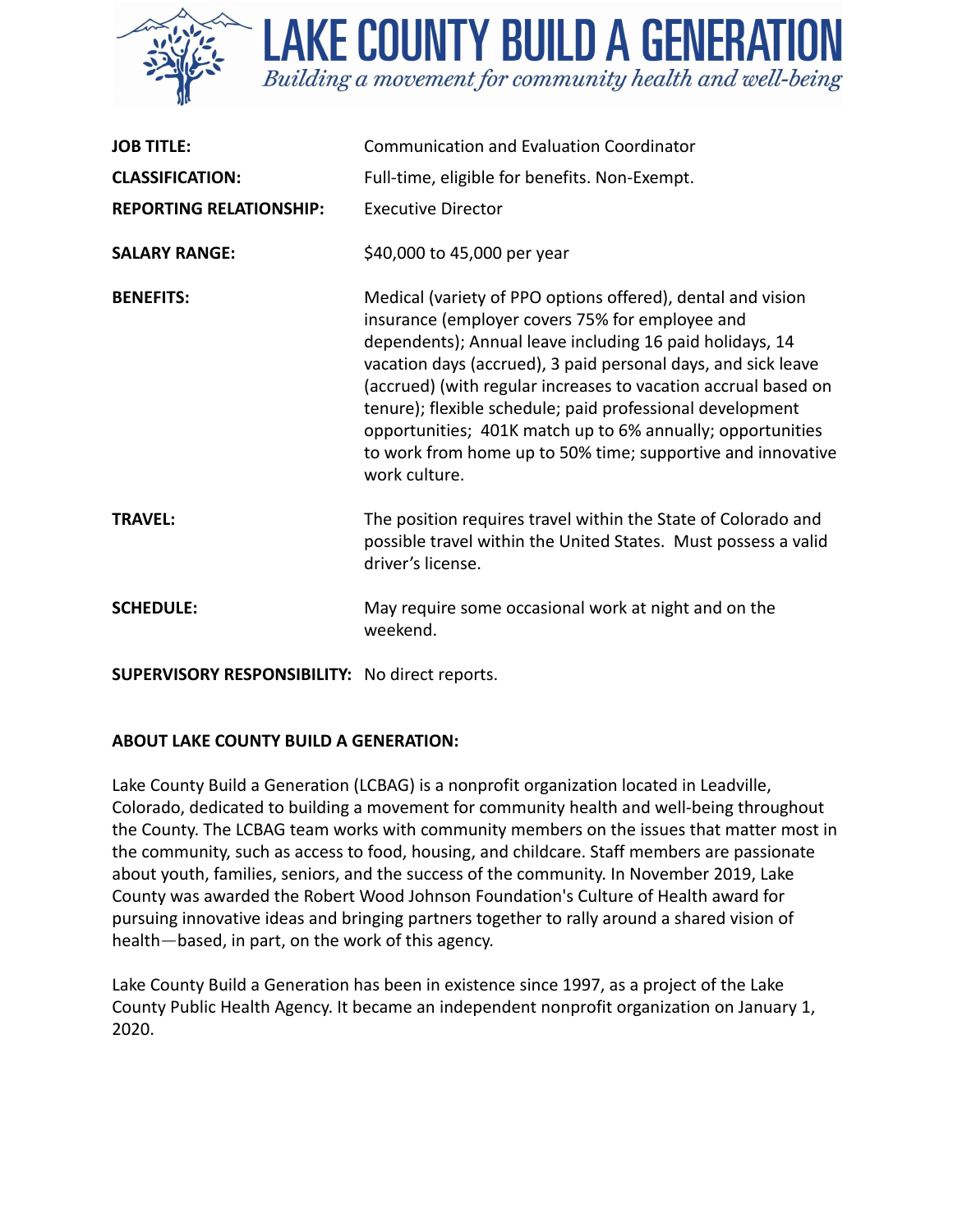

AKE COUNTY BUILD A GENERATI Building a movement for community health and well-being

We believe:

- Health is more than health care: Many factors influence our health, including housing, transportation, education, access to healthy food, and physical activity.
- Inequity is real: Living a healthy life is more easily accessible for some people than it is for others because of the environment in which they live. For example, Lake County residents have only a few local options to purchase healthy food, creating one more challenge to a healthy diet—and lifelong health.
- Inequity is systemic: Shortcomings at the systems-level are not the fault of any individual—they stem from the distribution of wealth and power that has been perpetuated over decades. Where we live impacts more than just our access to healthy food, it also dictates how much residents pay for basic needs and services. For example, although Lake County residents make about 25% less than the national average, we pay 18% more for food.
- Change is possible. We have the ability to change the way we approach health by changing what does not work in our community and identifying/building on what does. By engaging a diverse group of Lake County residents in community change, we will ensure that a healthy life is accessible to all Lake County residents, regardless of who they are or how much they earn.

For our complete theory of change and more information on our approach, please visit our website: <https://lcbag.org/our-approach/>

## **ABOUT THIS POSITION:**

The Communication and Evaluation Coordinator will be responsible for supporting creation of public-facing communications materials that help us tell the story of our organization and its impact including social media (currently Facebook and Instagram), print materials, and email newsletters. The coordinator will also be responsible for participating in the creation of an organization-wide evaluation plan–a process that will start in June 2022 and be led by an expert consultant. After completion of the evaluation plan, the coordinator will be responsible for collecting and analyzing data as outlined in the plan.

Large portions of the position will be spent working with other staff, especially facilitators of active initiatives, but it is also important that the coordinator be comfortable working alone or taking direction from colleagues. Familiarity with different communications platforms is helpful, but evaluation experience is not expected and on-the-job training will be provided.

## **ESSENTIAL FUNCTIONS:**

- **● Communication (50%)**
	- Brainstorm and create weekly social media posts with LCBAG staff
	- Generate diverse content representative of the work and culture of LCBAG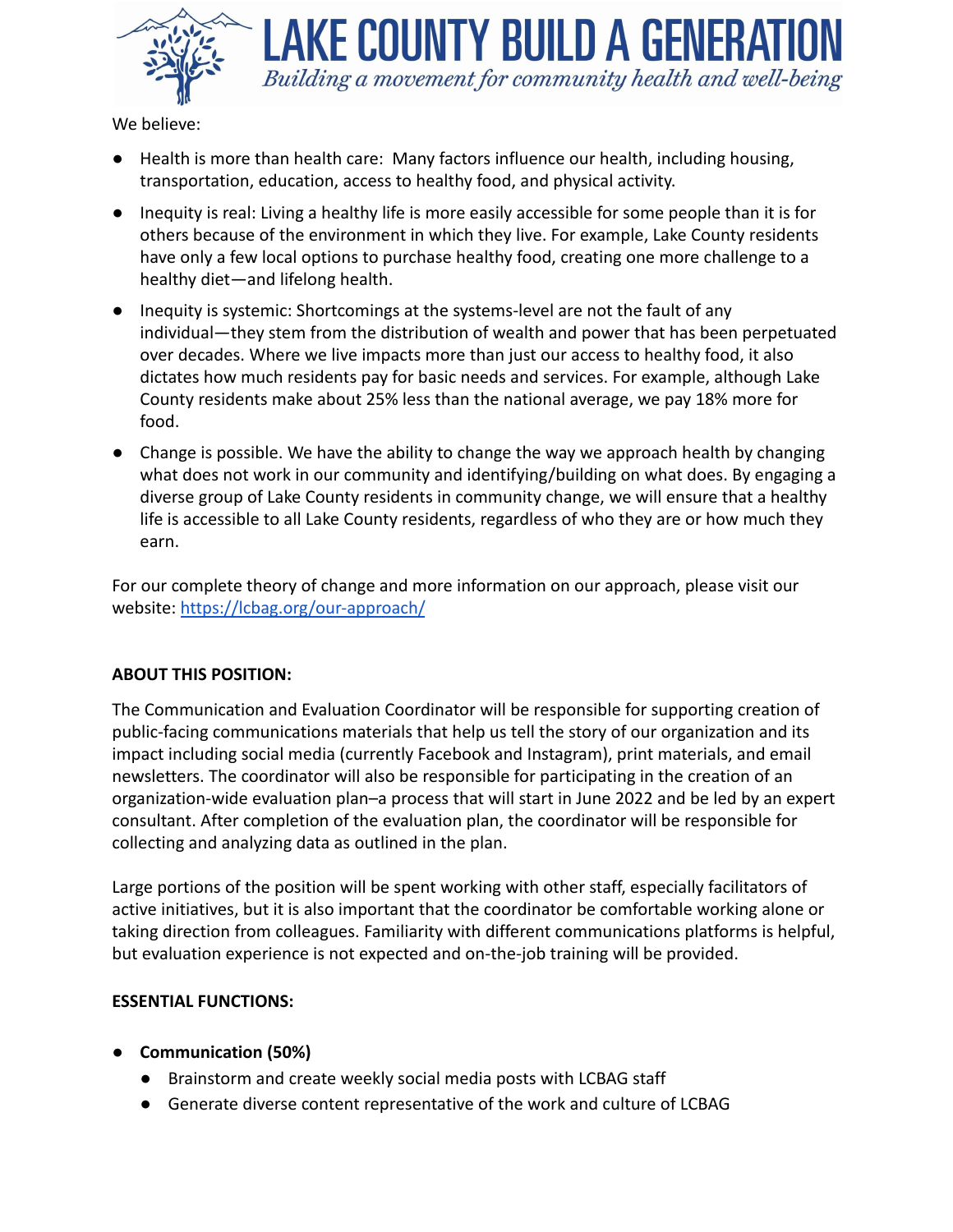

# **LAKE COUNTY BUILD A GENERAT** Building a movement for community health and well-being

- Create content that is culturally responsive for our community
- Ensure content shared across communication channels is complimentary
- Provide photography support at events and meetings
- Coordinate the creation of coalition-specific and organization-wide communications materials
- **Evaluation (50%)**
	- Participate fully in the creation of a robust evaluation plan
	- Create and maintain an appropriate database for data collection
	- Develop and implement a system of data collection for qualitative and quantitative data
	- Provide regular updates to LCBAG staff about progress towards goals
	- Use evaluation metrics and outcomes to inform communications materials

## **ESSENTIAL QUALIFICATIONS:**

- Ability to communicate complex ideas effectively, both written and verbally
- Understanding of, or willingness to learn about, how communications and evaluation are tied to the success of community organizations and the impact of our initiatives
- Understanding of, or willingness to learn more about, how access to housing, childcare, food, and other social factors impacts health
- Ability to work as part of a team
- Organized, diligent, and able to prioritize a varied workload.
- Experience engaging in systems change, developing, coordinating, and supporting community initiatives
- Understanding of, and willingness to learn more about, systemic racism and how it impacts social determinants of health among communities of color
- Proficiency or willingness to learn Microsoft Word, Excel, Power Point, Adobe Creative Suite, Facebook, Instagram, Hootsuite, Canva, Linktree, Wordpress, and G-Suite
- Knowledge of, and commitment to, the Lake County community—or a passion for developing this knowledge and commitment

## **PREFERRED QUALIFICATIONS:**

- Bilingual in English and Spanish, both verbal and written
- Background in community-based nonprofit work
- Bicultural in Latine and white American culture
- Lived experience with the challenges that LCBAG is committed to addressing (such as accessing affordable housing, healthy food, or childcare).